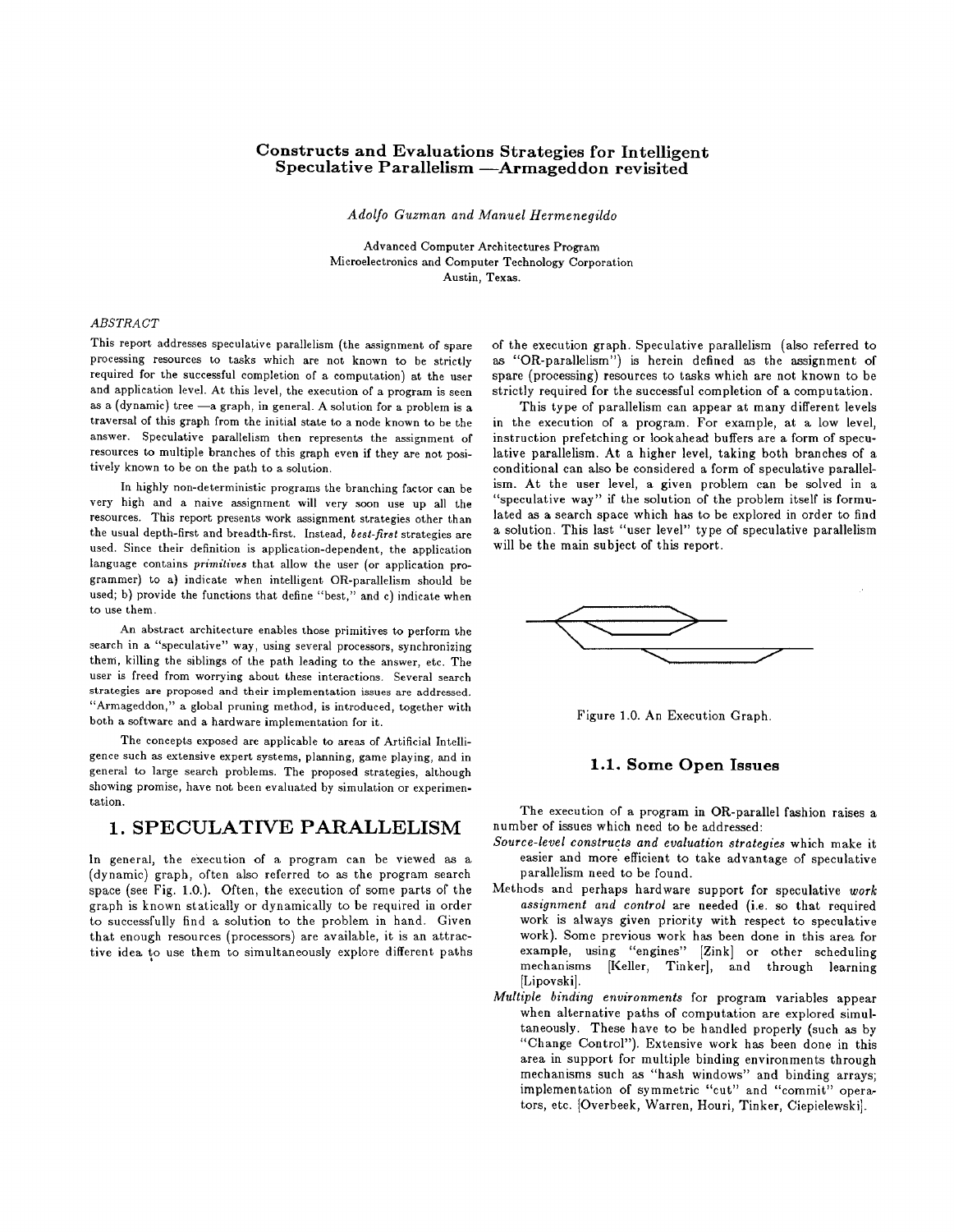Storage: extra storage has to be allocated for the alternative paths and (perhaps) node "memoing". This represents a classical space-time tradeoff (See Appendix 1 of [Guzman & Hermenegildo]). Semantic paging [Lipovski] can be used in this context.

*Application áreas* should be further identified and characterized.

This report will address the two first issues mentioned above: it will present source-level constructs and evaluation strategies which will hopefully make it easier for the user to take advantage of speculative parallelism. In addition, it will address the problem of assigning resources to the different branches of speculative work generated during execution.

Intelligent *work assignment strategies* are needed because in highly deterministic programs, the branching factor of the execution graph is low, and exhaustive assignment of resources to all possible branches can be a viable solution. In highly nondeterministic programs, however, the branching factor can be very high and a naive assignment of resources will very soon use up all the resources on perhaps paths which hold little promise of yielding useful results.

The search space for such highly nondeterministic programs is generally seen as a tree: at different points several opportunities for "OR-parallelism" (more branches) appear. In general the tree contains several solutions; the problem here is to find one (and then to tell the other processors to stop working). Finding all the solutions requires an exhaustive traversal of the search space, which can be best done with a naive (for instance, breadth-first) strategy.

The work assignment strategies presented in this report will address the assignment of available resources to the branches of the search tree in ways which try to approach a "best-first" strategy (rather than the naive depth-first or breadth-first strategies). In fact, such a best-first strategy can be viewed as a "depth-first" search (i.e. if a tree is drawn with all its branches, the *leftmost* nodes are exploded first) but with the variation that the nodes are reordered at several points within the search so that the *best* are moved to the left (if not physically, at least logically).

Organization of the report is as follows: first, different assumptions and definitíons regarding search spaces and strategies are introduced. Then, source-level constructs for expressing OR-parallelism are proposed and a series of parallel *bestfirst* evaluation strategies for these constructs are described. These strategies are based on the definition of two estimator functions (taken from well known "best-first" techniques): Fpmg, the plausible-move-generator, and Fn, the static board evaluator (alpha-beta pruning is not used herein). Some examples are then given of applications where guided OR-parallelism can offer significant performance advantages over other strategies. Finally some implementation issues are addressed.

# 2. SEARCH CONCEPTS

In existing systems, search procedures either have to be laboriously described using a non-search oriented language (such as LISP) or they are built into the programming language and then the user or programmer cannot easily specify a different search strategy from the one provided. For instance, Prolog has a built-in search procedure which is depth-first. Generating another search strategy is possible, but the programmer is forced to write it out in detail. Another very popular search strategy is breadth-first. These two are called "blind" strategies, since they do not take into account context information about the nodes of the tree already visited and no attempt is made to measure or assess whether "progress" is made towards the solution. The search continues until a solution is stumbled upon, or the computer time (or user's patience) is exhausted or the tree is completely explored.

In contradistinction to the above blind strategies, if it were possible to measure (albeit imperfectly) whether a node in the tree is closer or farther away from the solution than its predecessors or brothers, then this knowledge of the problem domain could be successfully used to guide the search [Kohli]. In this report, the main emphasis is put on the programmer supplying the needed intelligence or heuristic to measure "progress towards the goal," although the formerly mentioned blind strategies are also encompassed.

The following paragraphs list some assumptions and definitions regarding search spaces and strategies.

# 2.1. Assumptions

The reader should skimp or skip through these assumptions, as appropriate; they refer to well-known problem solving techniques. Artificial Intelligence texts [Richj cover the material in this Chapter in greater detail.

- Assumption: The *search* space is a graph containing no cycles. That is, once we are searching, the new points visited will never include some of the previous ones *along the current search path* (although they may include duplicates taken from other paths). This assumption is generally true because each step in the search somehow "refines" the criterion of the searcher, who gets "closer" to the end in some mathematical (although not necessarily explicitly specified) manner. For instance, if we are unifying several variables, at one point we may have three "unbound" logical variables; a step is such that one of them gets bound; so, a cycle in the path is impossible. The path gets "closer to completion" as we proceed along it. In most cases, the path ends at a dead end (which we cali False, or failure), but in a few cases, the path ends in the answer looked for.
- Assumption: The search space forms a tree. It may form a lattice, but generally the different branches of the tree do not communicate with each other, and thus a searcher has no way to know if it or another searcher was already in this point of the search space before. Thus, the lattice is broken into a tree, where perhaps certain nodes located at different branches in the tree are indeed the same; this sameness is ignored. The ignorance is not due to unwillingness or blindness; it is motivated by the current technological tradeoffs in that it takes too much memory to store all points of search space already visited, especially if they were found "not very interesting." *As the technology balance changes in the next 10 years and main storage becomes cheaper, it may be wise to return to the view of the search space as a lattice,* in order to achieve greater gains (speedups) in speculative parallelism. [Guzman & Hermenegildo] address this concept.
- Assumption: The following concepts are equivalent: "ORparallelism," "Speculative Parallelism," "If-then-else Parallelism," "Look-ahead Parallelism," "Case Parallelism," "Eager Evaluation," "Cond Parallelism," "Boolean And Parallelism." Since in some cases the equivalences may not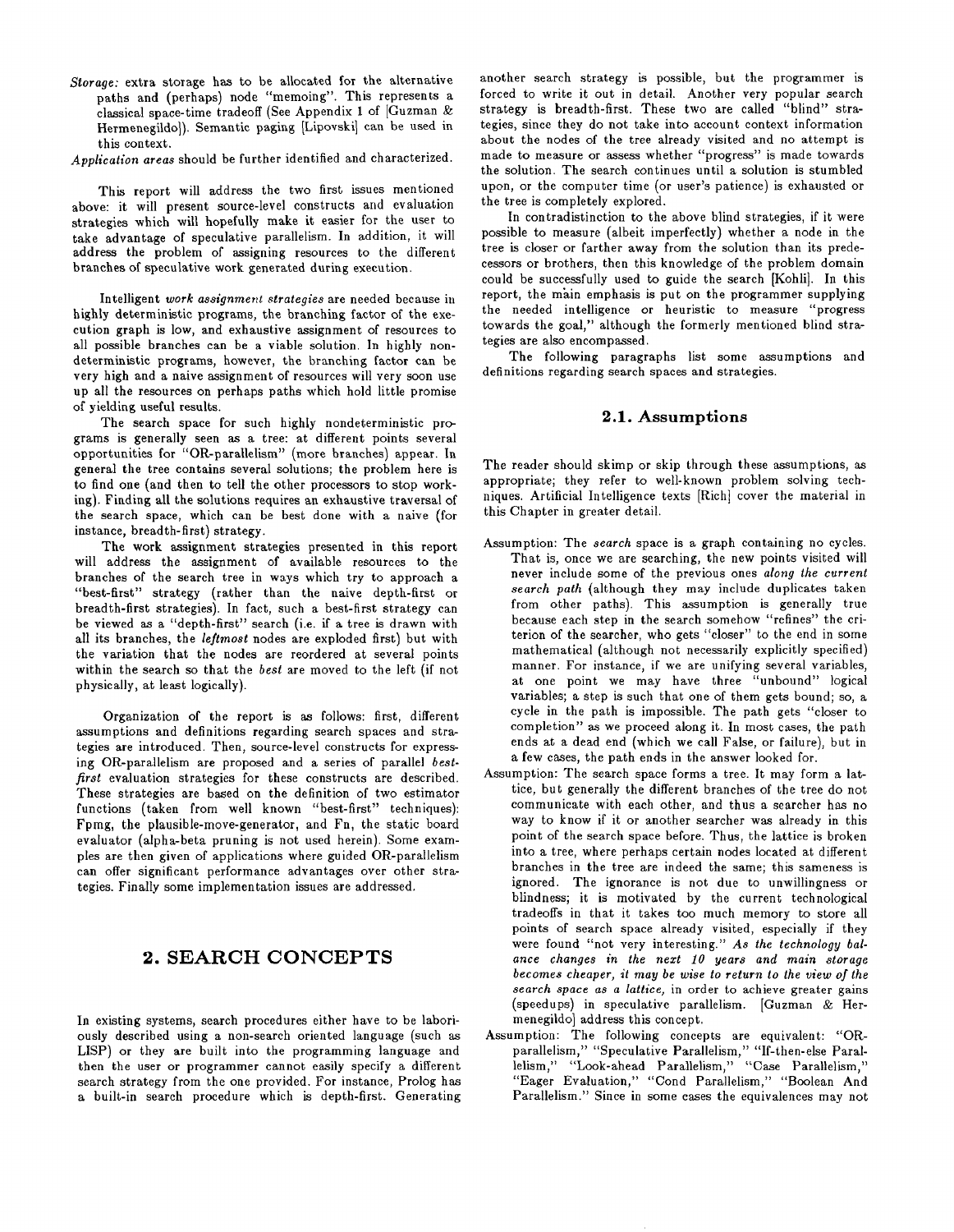be obvious, the following paragraphs define "ORparallelism" and demónstrate the equivalence of the other deflnitions to this kind of parallelism. Consequently, the remainder of the report will talk only about ORparallelism, without loss of generality.

# **2.2.1. Equivalences with OR-parallelism**

OR-parallelism refers to the execution in parallel of a disjunction of two or more branches of computation. Of course, success of at least one of the branches guarantees the success of the disjunction. As pointed out above, most programming constructs which can make use of speculative parallelism can be expressed as disjunctions and executed in an OR-parallel fashion.

#### **2.2.2. If-then-else Parallelism**



The programming construct  $(\text{cond (P1 Q1) (P2 Q2) ... (Pn Qn)})$ can be expressed as (or (and P1  $Q1$ )  $($ and P<sub>2</sub> $Q2)$ 

 $(and Pn Qn))$ which can be executed in parallel as shown below:



#### **2.2.4. And Parallelism**

Although AND-parallelism can be better considered to be "strict" (rather than speculative) parallelism, some types of independent AND-parallelism can also be conceivably reduced to OR-parallelism (although a direct support approach, as in the extended Warren Abstract Machine work presented in [Hermenegildo] is probably more efficient):

# (and P Q)

can be expressed as

 $(not (or (not P) (not Q)))$ 

and therefore reduces to OR-parallelism.

Support for AND-parallelism where there are logic variables in the paths explored in parallel requires additional mechanisms [Hermenegildo] to those presented in this report.

# 2.2. Definitions

Most of these definitions refer to work in search algorithms for artificial intelligence applications, as well as to work on parallel processing and in particular speculative parallelism. For clarity, however, the definitions will be exemplified in terms of game playing.

- Search Space. The space of possible computations which may lead to solutions to the problem at hand; somewhere in that space, a solution (a tuple of values) exists. There may exist more than one solution (in this case, only one, the first found, is of interest to us) or none —in this case, "Failure" or "No possible solution" should be reported. Without loss of generality, it is assumed that the search space contains m dimensions, so that each point or node in it (each candidate for a solution) is an (ordered) list or a vector containing m elements. The meaning of these elements is, of course, application-dependent.
- Plausible move generator. Given a point in search space which is not a solution, there are in general several possible branches ("moves") which execution can take. The function of the plausible move generator is to provide the "best" moves to make. For example, it can provide a list of all the moves to make, ordered from best to worst, or a list of the best n moves for consideration (ordered from best to worst). What is "best" to the plausible move generator is defined by a function Fpmg, which is applicationdependent. Therefore, it is provided by the user. It is accepted that this function can only be an *estimation* of the quality of a move: if a perfect Fpmg could be found the problem could be solved deterministically by simply always following the path which receives the highest value from Fpmg. The purpose of Fpmg is to introduce gome sort of intelligence (which is application dependent) into the search. However, the computation of Fpmg should require only a very limited amount of resources. Therefore, it is allowed to make some mistakes (to qualify as good a not so promising branch, or not to list the best one in first place)f. The function **Fpmg** maps (explodes) a point or node in the search space into a sequence of points of the form

(pl p2 ... pp &rest)

which has the following meaning: points pl through pp are the *best* children of that node; the &rest are "the other children," which are perhaps implicitly represented (i. e., they are not fully developed; they could be represented by a function that will generate them, if called); or they may be explicitly represented.

Static evaluator. The static evaluator Fn evaluates the "goodness" of a given point of the search space, by computing a valué that estimates its distance to the solution. It is also supplied by the user. In this paper it is assumed that Fn is a somewhat expensive computation: while it is easy to

| For instance, in chess, moves that place in check the piece being moved are bad moves; a move that produces check is a good move; a move that nullifies the previous move (The black bishop advanced from square u to square v last time; now it will move back from square v to square u) is considered bad; a move that generates two checks, one to the queen and the other to the king, is good, etc. It is accepted that a plausible move generator makes mistakes some times (it is imperfect); if not, *it* could be by itself the central part of a chess-playing program, rendering search unnecessary. These mistakes must be done, however, "not too often." Generally, one Fpmg is enough, although several can be used: one for the initial game, where the main strategy is to gain room, to domínate the center of the board, to advance pawns and to have a solid back line; another Fpmg for the middle game, and still another for the end-game. This is not precluded, but it requires more work and domain knowledge by the user.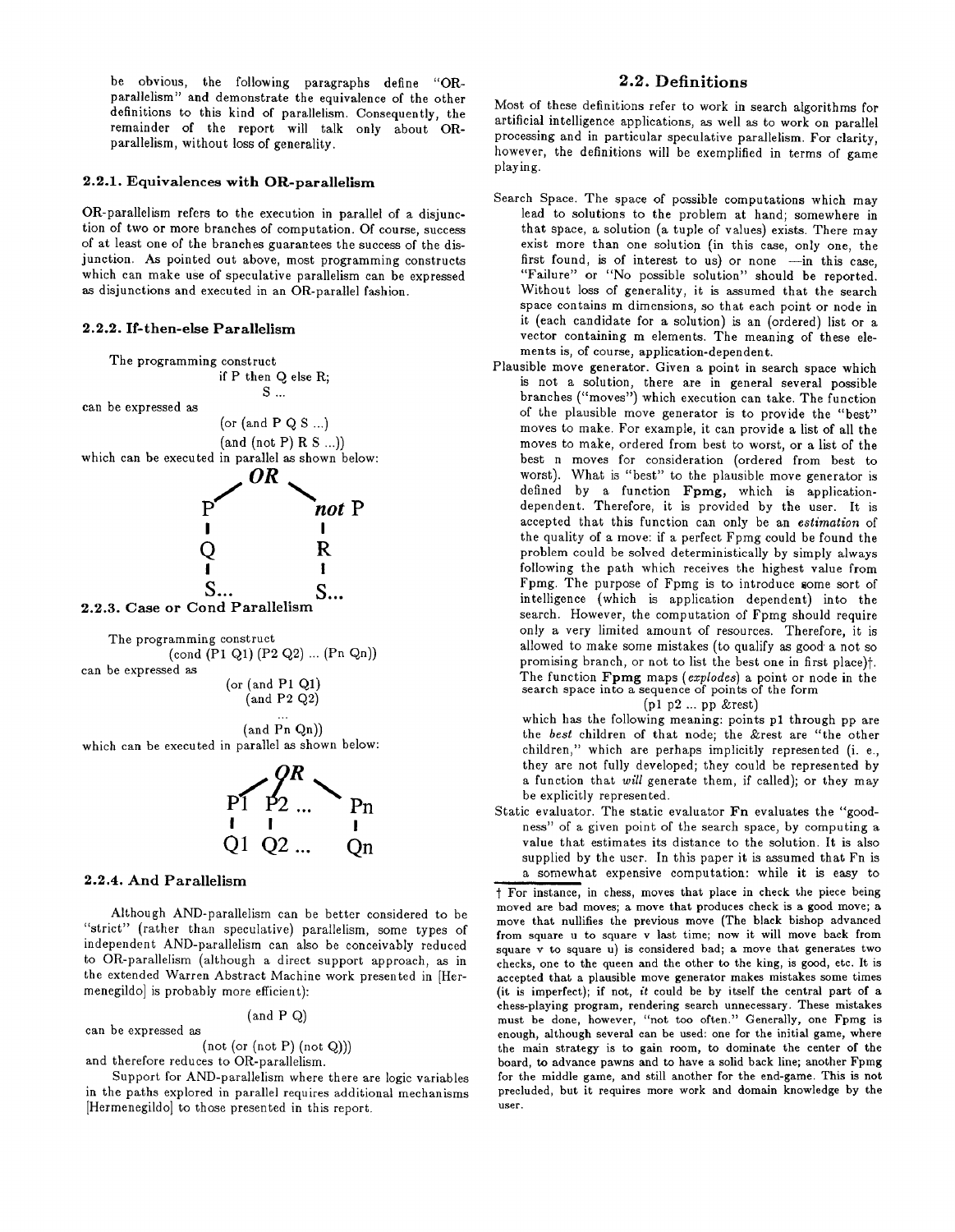determine whether a node is a solution or a failure, if it is *neither* of these, then Fn could measure how close this node is to a solution.<sup>†</sup> Such measurement will be used, presumably, to decide upon the expansion of this node. If the estimation takes a long time, it is better to go ahead and expand for a while without estimation (by Fn) of "intermedíate" nodes. Eventually, Fn will have to be used, in order to prune the search space.

- Family. The *family* of a given node are all the descendants, so far, of this node. When implementing this concept, usually a family "resides" inside one processor.
- Killing. Killing a node means refusing to consider it further for development of descendants. Usually, a node is killed by Fn at Armageddon time, or by Fpmg at node generation time. Killed nodes will usually be stored in some place [Guzman & Hermenegildo, Martinez], so that if a complete strategy is needed, they can be resurrected. This meaning of *kill* will be used throughout the paper, and is similar to the kili concept in Lisp machines.
- Deleting. A stronger versión of *kill:* deleting a node means forgetting it forever; it will be impossible to resurrect later.
- Armageddon. A global *killing* of nodes where Fn is used to judge, out of the z nodes being present, the (globally) best b survivors. Different families will have, in general, different number of survivors.
- Global package. An array containing at least b (but preferably more, say  $\beta$ ) nodes, ordered in descending order by Fn, together with other important parameters such as node identifícatión, processor holding it, etc. This global package is formed by gathering information from *all* the families.
- Complete Search Strategy. One that, if necessary, exhausts the search space looking for a solution.
- Wave: the youngest members of the *dth* generation of a node. Starting from a node, a wave is generated by generating the first generation such node, then the second, etc., and *deleting* all but the dth generation nodes. Only *leaf* nodes remain.

#### **2.3.1 . Notatio n use d**

The following symbols will be used through this report; their meaning will become clear.

"z" is the number of nodes of the current wave or generation.

- "m" is the number of coordinates or characteristics of each node or point in the search space.
- "b" is the number of best children used as seed for the next wave.
- "p" is the number of plausible children that Fpmg generates for each node.
- "n" is the number of processors. b is often equal to n or a small multiple of it.
- " $\beta$ " is the number of nodes that the global package contains.  $\beta \geq b$ .

 $\ddagger$  For instance, in chess, the static evaluator counts the quantity of materiel (pawns, bishops,...) found at a given point in search space; it also takes into account pieces in check, what pieces domínate the center; how are the kings (in check, castled); whether the queen is pinned down, etc., and gives back a number saying how this particular point (it is called a "board" in chess) is found from the static point of view. Positive numbers are favorable to white, negative numbers to black. Again, the static evaluator is an approximate function (in the sense that it sometimes fails) which is required to work fast. It is, of course, application-dependent. As another example, consider a program which simplifies algebraic equations, such as  $(x + x) \rightarrow 2x$ ,  $(y \times$  $0) \rightarrow 0$ , etc. A good way to evaluate the distance from a particular node or point in the search space to a solution (a maximally simplified expression) is to count the number of characters in the current representation, since that is a good approximation of "simple."

# 2.3. Search Strategies

This Section defines (semantically) several strategies available to the user for performing search; their exact specification and their implementation is covered in the next Chapter. The proposed strategies have the flavor of *develop the best, then kill the worst;* they may be *complete* or not (Cf. Appendix 1).

#### **2.4.1 . Built-i n Strategie s**

Several standard parallel search strategies are built into the proposed system and are available for use:

- Depth-first.
- Breadth-first.
- Serial depth-first and serial breadth-first. Only one processor is used.
- Default. The system supplies one of the above.
- Learn. In this case, the system begins with the *default* strategy but subsequently replaces it by an strategy derived by the system itself (how this is done is not discussed in the paper).

In all but last, no killing takes place; the nodes are expanded according to a standard strategy (implied by its name), which continues until a solution is found or no further expansion is possible.

# **2.4.2 . Simpl e Strategie s usin g User-define d Func tion s**

**If** the user specifies additional information to guide the search, the question is: how is this information going to be used? As pointed out before, it is assumed that the user will supply two functions: Fn, and Fpmg.

Given those two functions, there are several possible search strategies that employ them, as shown in the next paragraphs. The first two strategies use only Fn or Fpmg. The other strategies try to combine the two functions.

*Strategy 1.- From each father, only p children are generated* 

Fn is not used in this strategy, only Fpmg. Fpmg generates only p *plausible* descendants from each father: those having good likelihood of containing the answer. Each father thus exploded is then deleted. Fpmg is judged capable of deciding at birth whether a newborn is not very promising and can be immediately "killed." In a practical case, Fpmg is called to generate, instead of a fixed number, an average number p of descendants.

This strategy resembles exhaustive search but with Fpmg limiting the ofisprings of each node. No Armageddon takes place. Thus, little global communication is needed.

#### *Strategy 2.- The best b of the dth generation (chosen by Fn) are selected*

Fpmg is not used; only Fn. Thus, every node explodes into *all*  its children, and then gets deleted. Its children in turn explode, etc., until the (complete) dth generation is reached. [Only the leaves of the tree comprise the dth generation.] Then Armageddon takes place according to Fn, which choses the best b nodes. It can be convenient to make b equal to the number of processors available, but that is not a binding requirement. These best b nodes of the dth generation are "the seed" chosen for further expansión; these cycles *expand and kill* repeat until a solution or failure is found.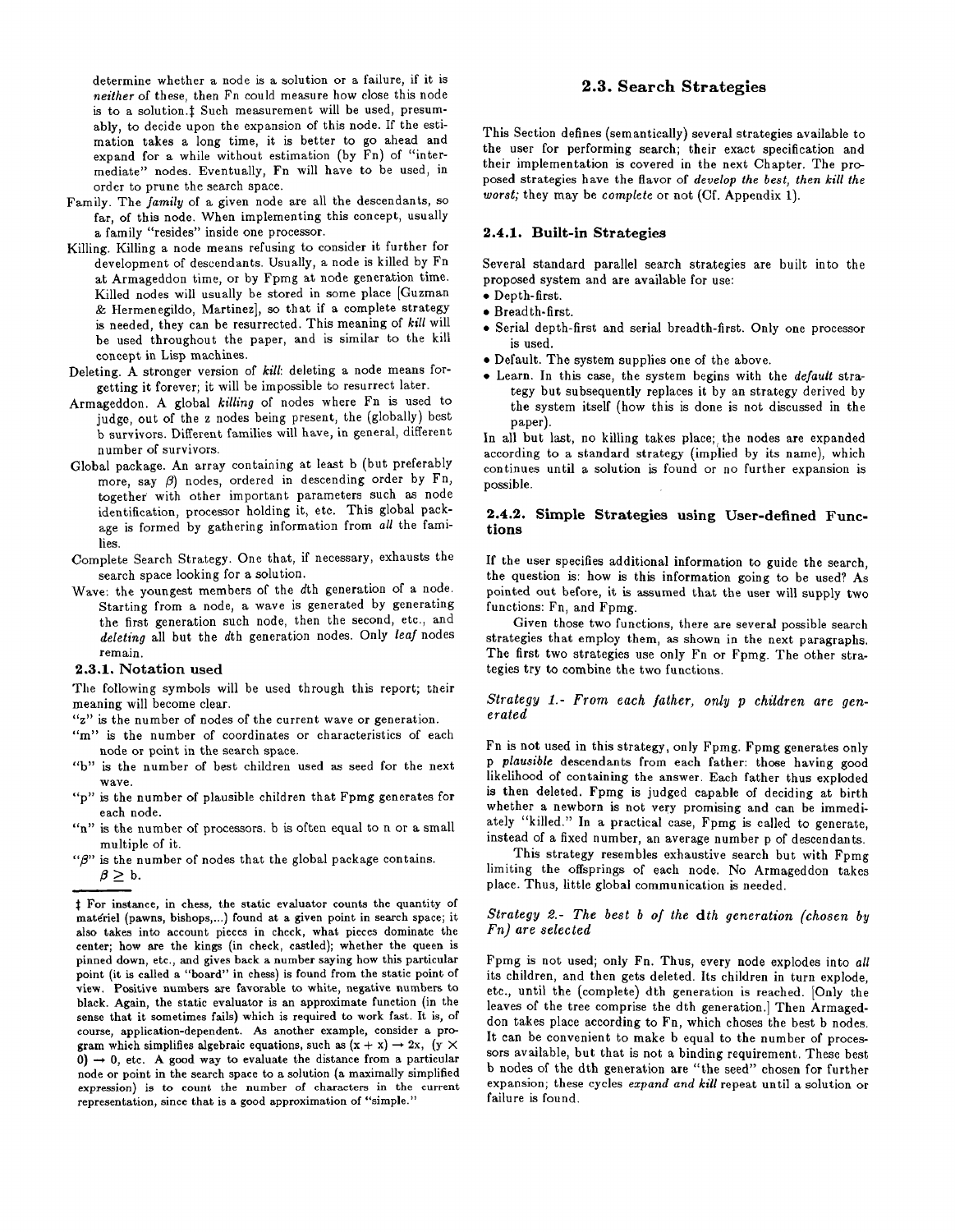Because these b nodes are chosen globally, some families will have several survivors; others, none. So, some amount of node ("seed") exchange is necessary. See Consideration 2 below. Also note that resource consumption, rather than generation counting, can be used as a more practical means to tiigger Armageddon. Consideration 1 below deals with this issue.



Figure 2.3.1. Wave Computation: Symmetric Strategy

#### 2.4.3. Combination Strategies

Strategies 1 and 2 can be combined to arrive at a generation of *better* children than if only strategy 1 or if only strategy 2 were used. There are several manners to combine them, as well as practical (architectural) considerations that come into play.

The combination strategies are basically of two types: "Wave" strategies and "Continuous" or "Front" strategies. Wave strategies proceed in stages: i.e. there are recognizable (perhaps even system-wide) generation and pruning phases.<sup>†</sup> "Front" strategies intermingle the generation and pruning stages so that there is a continuous "front" of computation.

# *Strategy S.- Symmetric Strategy*

Starting with b nodes (See Figure 2.3.1), each one develops its best p children using Fpmg, and these children their own p children, etc., until the dth generation is reached. At this point, there are  $z = b(p \dagger d)$  nodes. Once the dth generation is reached, the function Fn is called to cause Armageddon. The evaluation of Fn occurs in parallel, since there are several processors. Each processor, while pruning its own nodes, will take a look at the values that Fn attained in nodes in other processors. Chapter 3 shows a method for performing this lookup. Thus, the z nodes

are reduced by Fn to the (globally) best b. These survivors will be the "seed" to again multiply up to the dth generation, etc. until a solution is found.  $\ddagger$  The best nodes will be unequally spread among the families; thus, some amount of node ("seed") exchange is needed (See Consideration 2).

*Consideration 1: Equal time per Family.* If (as it is likely to be the case) one processor is used for each one of the b nodes to generate its pfd descendants, in practice some processors will finish before others, and will sit idle waiting for Armageddon. This waiting, however, can be avoided: assume that a processor has reached the dth generation, has used Fn to evaluate each of its dth generation nodes, but Armageddon has not arrived yet. Instead of sitting idle, it uses its spare pre-Armageddon time to explode (using Fpmg) some of its best dth generation children, giving rise to some d+ith generation nodes that may possibly contain the solution sought. Since Fn is a relatively slow function, it is not practical for these "last minute" nodes to be evaluated by Fn. The parents of these "last minute" nodes *will*  meet Armageddon, thus having an opportunity to further multiply. Thus, unless these "last minute" nodes contain the solution, they will be re-created again, after Armageddon. This slight drawback applies also to the "last minute" nodes of the Foster Children Strategy (see below), but it is overcome by the Continuous Armageddon Strategy.

In summary, each family has the same time to procreate children. This time is determined by the slowest family to reach its dth generation. Meanwhile, all other families have gone beyond their dth generation. Then Armageddon comes.

*Consideration 2: Imported Seed.* The possibly uneven distnbution of the best b survivors among the families (or processors) makes necessary for some families to *import* some nodes *after*  Armageddon has chosen the best b. Section 3.2 explains how this is done, making use of a global communication facility and the *global package* concept.

## *Strategy 4: Foster Children*

This is a slight variant of strategy 3, motivated by Considerations 1 and 2. Once a family has reached its dth generation descendants, has used Fn to evaluate them, and is waiting for Armageddon, instead of using its spare pre-Armageddon time for developing only some of *its* best d generation children, it may also consider for development (importing them, if needed) some of the *globally best* children, taking them away from their families. Thus, children developed by a family after its dth generation will be a mixture of its own children plus imported (or *foster)* children. Since importation or adoption of children from other family takes extra epu and communication time, the valué assigned by Fn to foreign children has to be weighted by a factor (akin to an *import tax)* before comparing it with the valué of its own (local, domestic) children. This strategy gives exceptionally good childrenf the opportunity of adoption by other families.

## *Strategy 5.- Continuous Armageddon*

Like in the "foster children strategy," all children are candi-

 $\dagger$  In a family, only the *leaf* nodes —those of the dth generation— are evaluated by Fn; all the intermedíate nodes were either *killed* at birth, because they were not worthy (according to Fpmg) of further deseendance, or they were *deleted* once their descendants had been generated by Fpmg. Thus, Fn never evaluates a node and an ancestor of such node. It is therefore correct to assert that Fn only evaluates nodes of a wave.

*Í* Armageddon is a global process; it would be easy to ask each family to kill most of its own d generation children, without taking into account the merits of the children of other nodes. That is *not*  Armageddon: in Armageddon only the *globally best* b nodes survive.

 $\uparrow$  In order to be considered among the best children, these children were already evaluated (through Fn) by their respective families.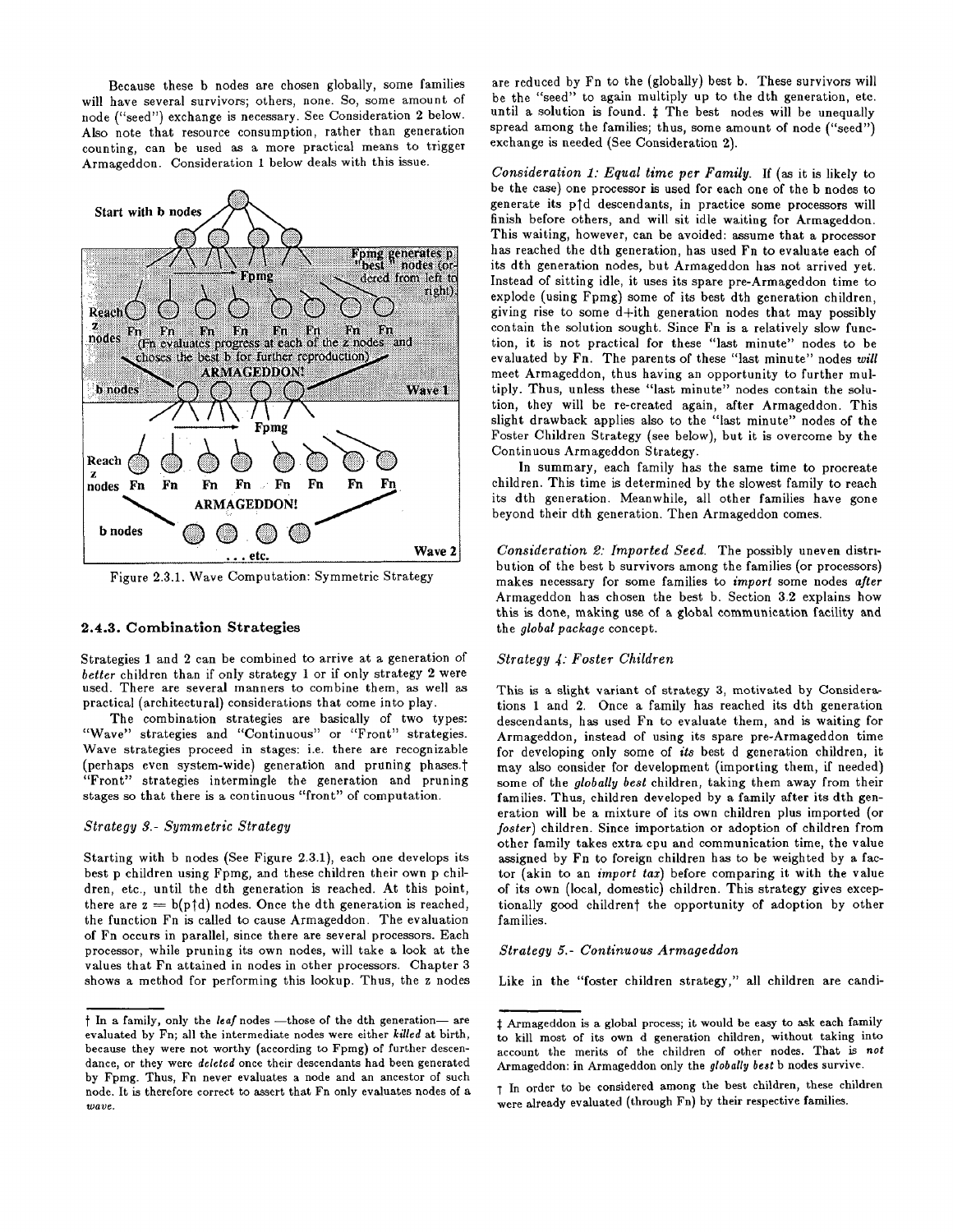dates for adoption by other families. The previous strategies, however, work in cycles or "waves": reproduce, kill, reproduce, kill, ... Nevertheless, it is possible to intermix the reproduction and the killing, as follows. If each family has access to a global package containing the best b nodes *in the whole population* (as judged by Fn) which are waiting for expansion, this information can be used locally to select which nodes to expand next, import, or kill.

*Expansión.* Normally, a processor begins in expansión mode; given a node, it will generate (using Fpmg) a given number (such as pfd) of descendants.

*Evaluation.* After expansion, a processor proceeds to evaluate (using Fn) all its created descendants; each of the evaluated nodes tries to gain access to the global package; presumably a few succeed, displacing from the global package other less valuable nodes (which then will have to be killed by the processors owning them). Nodes which did not succeed in getting into the global package are killed, as well as nodes expelled from the global package.

*Selecting the next node for expansión.* The processor now selects the best node from the global package for expansión, perhaps affected by an import tax. The node is *deleted* from the global package. Then, the processor goes to "expansión" state again.

As shown in figure 2.3.2, at any point in time there is a "front" of nodes being expanded in the tree, and others which are waiting for expansion and are tagged with their "goodness". In summary, after a number of nodes or generations, a processor evaluates Fn for all its children (Pl in Fig. 2.3.2) and it selects the most promising node in the system to expand next (this could be one of Pl's own nodes, or a foreign node, as in Fig. 2.3.3).



Figure 2.3.2. Strategy 5: Simultaneous Evaluation and Expansión

# 3. IMPLEMENTATION ISSUES

The characteristics that the different functions and parameters should have are described here, as well as the implementation of some of the previously discussed strategies.



Figure 2.3.3. Processor P1 expands a Foster Child

# 3.1. Specifications needed

It is time to say how the user gives and constructs the "intelligent" functions. The exact syntax is left somewhat undefined; a few examples are given in Lisp.

## **3.2.1. Specification of Fn**

Fn is a function of one argument that maps a node into a number: the smaller this number is, the closer this node is to a solution. A solution need not have a value of  $Fn = 0$ ; these values are used only for relative comparison among nodes. For example,

$$
(defun Fn(p) (string-length (car p)))
$$

will measure the length of the string which is the first (and only) constituent of point p. Such Fn will be useful, for instance, for an algebraic simplification program (See footnote "<sup>1"</sup> in Section 2.2).

## **3.2.2. Specification of Fpmg**

User-provided, Fpmg maps a node into a list of its best children and a &rest that could be implicit or explicit (Section 1.2 "Definitions."). Thus, Fpmg should generate at least b (but preferably more) nodes starting from the given point; it should order these so that the best b are (in descending order of worthiness) in its result (a list). It is up to Fpmg how the nodes are generated, and what criterion is used for fanking them. For example, given a node of the form

$$
(1 1 3 X Y)
$$

which represents some point with five natural number coordinates (two of them not yet specified), Fpmg may return

$$
(\ (1 \ 1 \ 3 \ 1 \ Y) \ (1 \ 1 \ 3 \ 2 \ Y) \ (1 \ 1 \ 3 \ X \ 1) \ (1 \ 1 \ 3 \ X \ 2)
$$

'rest  $(1\ 1\ 3\ (>2)\ Y)$   $(1\ 1\ 3\ X\ (>2))$ meaning that the first four nodes are the best children of their parent, and the rest is a formula for further generation of "not so good" children. In this example, Fpmg considered "better" those nodes with small natural numbers. The list  $( > 2)$  stands for a natural number greater than two; it will be "expanded" if necessary by the completion strategy; it is an example of a representation for a "rest." Fpmg should generate a "rest" if a complete strategy (Cf. Appendix 1) is required.

#### **3.2.3. Specifying other Parameter s**

The following parameters need to be specified before an intelli-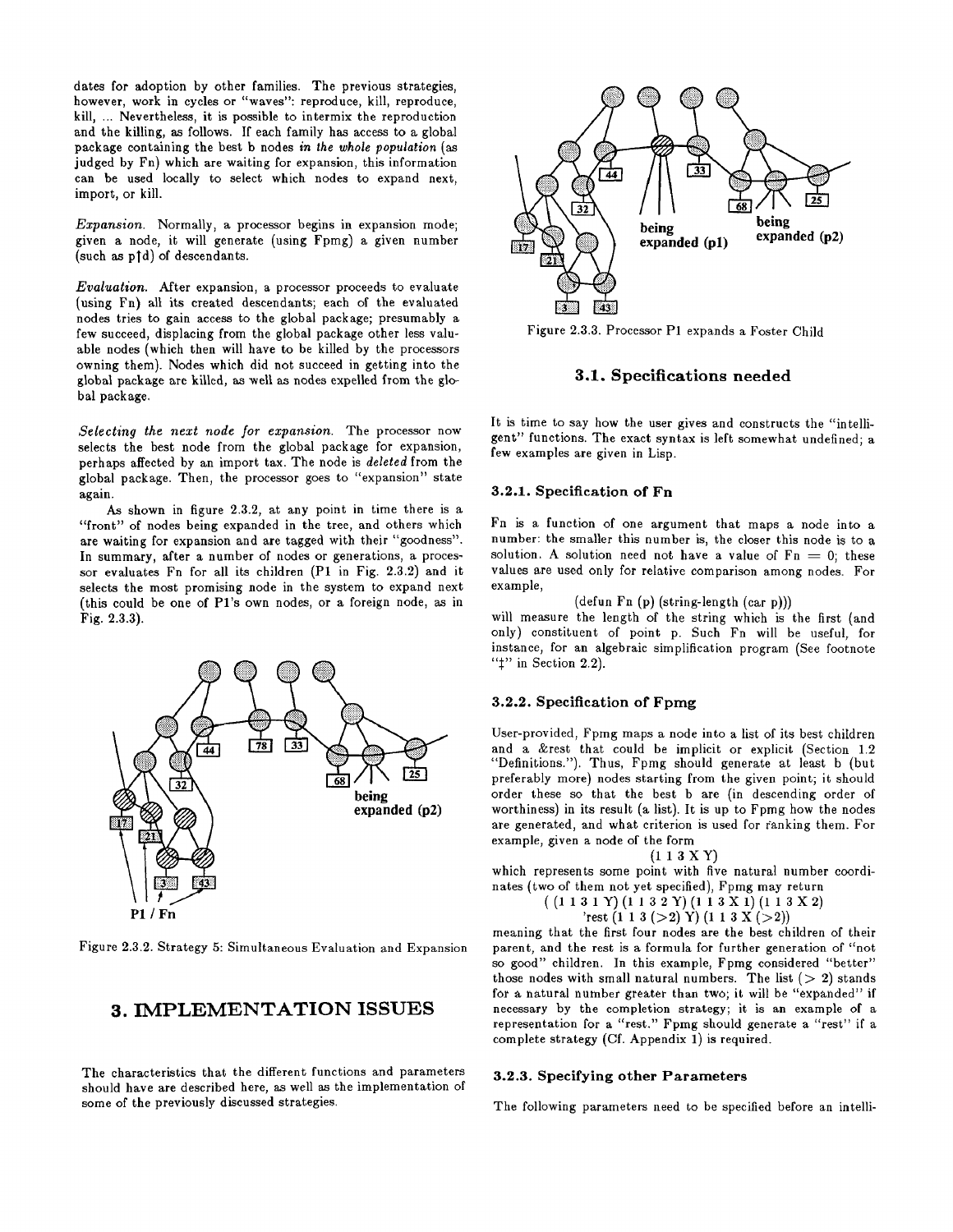#### gent search can start:

- The *search strategy,* to be chosen from Section 2.3, as well as the parameters that apply to that particular strategy (Cf. Section 1.2 "Definitions"), such as b, p, d, etc.
- The starting point or node.
- The function that determines if a node is a failure.
- The function that determines if a node is a solution (success).
- Whether this search is going to be complete or not.
- If the. search is complete, how to handle the rest of both Fpmg (see previous paragraph) and those fertile children killed by Armageddon (Cf. previous chapter).

# **3.2.4 . Startin g th e Searc h**

In order to start the search, the user will simply say (parallel-search initial-node Fn Fpmg ... ), where parameters not supplied acquire default values.

# 3.2. Implementation of Some Strategies

While the system is not implemented, some thought has already been given to the implementation of several function alities, including the most promising strategies. Strategies 2, 3 and 4 use simple Armageddon; Strategy 5 uses Continuous Armageddon. It is sufficient to explain, then, these two killing procedures.

## **3.3.1 . Simpl e Armageddo n**

Depending somewhat on the number of processors and type of architecture being used *(shared cluster* [Guzman & Krall], *global memory* [Guzman], or another type —such as *message passing*— as well as its bandwidth and latency), this killing procedure can be implemented in slightly different manners. Two will be described; several others are easy to imagine. The common idea is that a global ordered package of the best b nodes considered as candidates for surviving Armageddon is passed (together with ancillary information such as the node identification) around the processors, which have an opportunity to update it, until a final package is reached, containing the surviving nodes. This package is passed back to the processors; each of them takes one (or a fixed small number) of the survivors for further reproduction by Fpmg.

## *1. Serial build-up of the best b*

A kind of serial sort-merge. If the processors are numbered 1 through n, then processor 1 builds a package containing its best b nodes (of processor 1), and passes such package to processor 2, in a daisy-chain fashion. In general, processor i merges *its*  best b nodes with those of the package, and the resulting package is passed to processor  $i+1$ . The package arriving back to processor 1 obviously contains the globally best b nodes.

Then, processor 1 picks one (or  $b/n$ , if  $b > n$ ) node from the package, *deletes* such node(s) from the package, passes the smaller package to processor 2, and starts to work in developing the chosen node(s). Each processor choses b/n nodes from the package and passes the remainder to its successor. In deciding which node(s) to select from the package, a processor will prefer a local one: one which resides within the processor, or in a nearby processor. The topology of the interconnection fabríc among processors dictates which processors are "near" which others.

#### *2. Simultaneous build-up of the best b*

The n-1 merge operations could also be done in parallel; for instance, each even-numbered processor (2, 4, 6, ...) could merge its best b candidates with those of the preceding processor (2 merges data from 1 and 2; 4 merges data from 3 and 4, etc.); then, each processor whose number is a multiple of four  $(4, 8, 1)$ 12, ...) merges its result with the result obtained by the preceding processor (4 merges results from 2 and 4; 8 from 6 and 8; etc.), and so on. The result of the final merge could also go down in this binary-tree fashion.

#### *3. What to do while waiting*

Some time passes since a processor submits its best b nodes to Armageddon until the same processor decides what node(s) to develop next. Instead of idling, the processor could expand "tentatively" its most promising nodes; perhaps it will hit the solution while waiting for the package to come back. Strategies 4 and 5 referred to this.

## **3.3.2 . Continuou s Armageddo n**

To implement this strategy, it is necessary to have a systemwide array (containing the global package) to which access can be gained from any processor. A processor may try to read the highest node in the global package, or it may try to write into the global package a node with a given value  $v$ . A write operation will only succeed if

 $v >$  Min

where Min is the smallest of the values of the nodes in the global package.

#### *1. The necessary hardware*

The inclusion of a MAX network simplifies the operations with the global package.

*The System-wide Array.* This hardware holds the global package, comprising  $\beta$  elements, ordered. It contains also two registers where the values Max and Min are stored. Of course, such a facility is readily available in a shared memory machine.

*The MAX network.* This network can be implemented using a wired-or bus (described below), through which all the processors could be simultaneously trying to write values  $v1$ ,  $v2$ , ... into the system-wide array. Only the value of one of the processors, that with the maximum value of  $v$ , will be chosen. If this value is larger than Min, it will be inserted in the proper place in the system-wide array, through hardware supplied with such array. In practice, many processors will not be trying to access the system-wide array, but only a few. When a new node gets inserted in the array, the lowest node goes out, and the system-wide array has to inform its proprietor that such node should be killed.

For reasons that will become clear soon, the MAX network is time-multiplexed (in a cyclic fashion) among the following functions: 1a. Select highest processor; 1b. Give to it the best node of the system-wide array; 2. Select node with value  $\mathbf v$  for possible insertion in the system-wide array; 3. notify to certain processor that a particular node of it should be killed because it was expelled from the system-wide array. If one of these cycles is not used, it is wasted.

#### *2. The operations*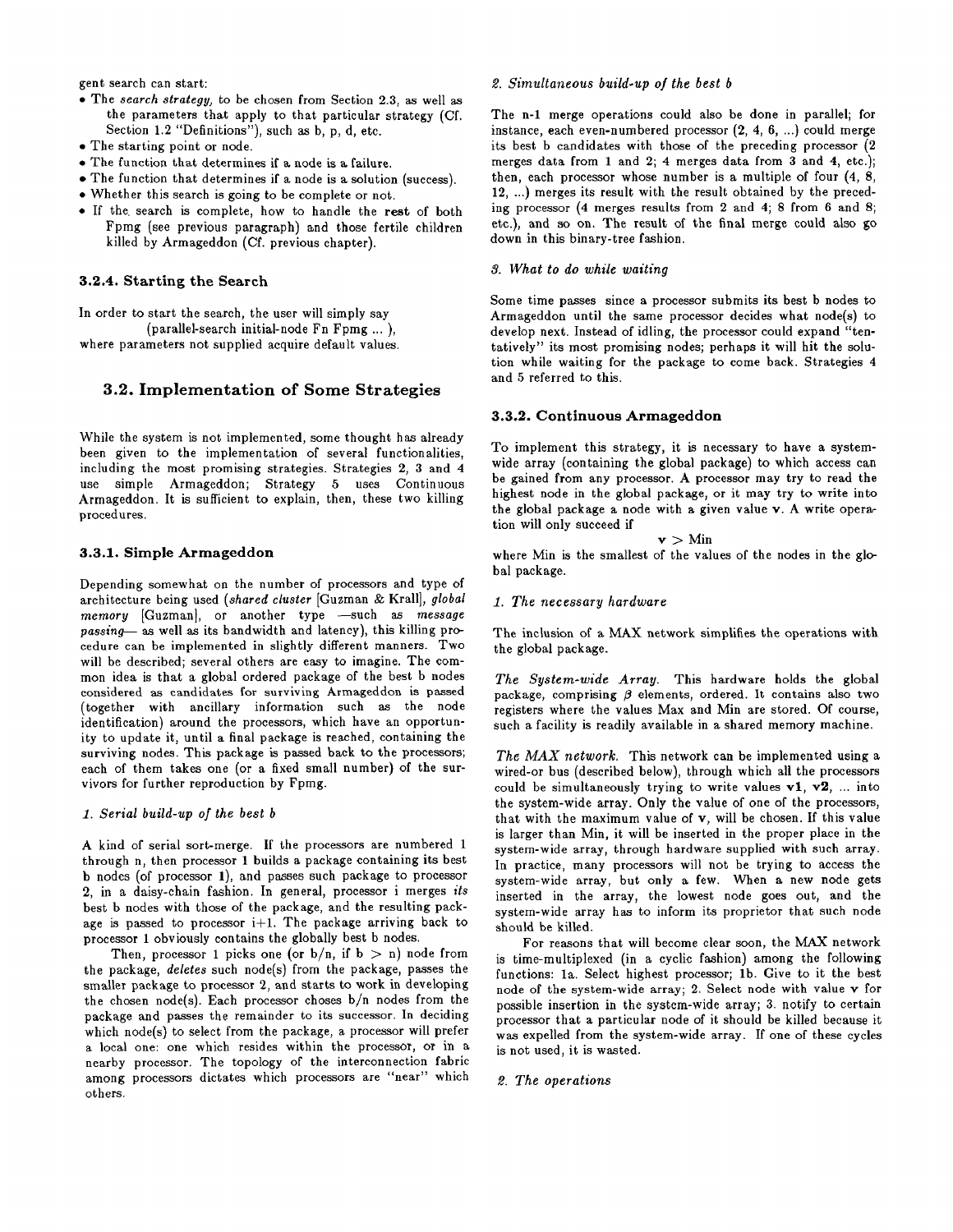A few operations are necessary for using of the system-wide array through the MAX network; this use is simultaneous by all the processors.

*Reading the best node.* This is accomplished by using the MAX network to select the highest processor (highest processor number) trying to read the best node; in the next cycle of the MAX network, such reading does indeed take place. This uses cycles 1a and 1b.

*Trying to write a node with valué* v *into the system-wide array.* This is done by using the MAX network during cycle 2, in the manner described under "The wired-OR bus" below.

*Killing the lowest node.* If necessary, the system-wide array notifies the corresponding processor that one of its nodes should be killed. This happens during cycle 3; the array uses the bus directly to access the needed processor.

#### *8. The wired-or bus*

This bus should have as many data lines as the value of v has bits, plus a few control lines to specify what cycle (see above) it is in. Each processor wishing to write a value v in it (during cycle 2) writes the bits of v serially, starting from the most significant one. After writing a bit, the processor *reads* such bit; if it is different than what it wrote (meaning that some other processor has written a bigger bit), it should withdraw from additional writing tries on the remaining lower significant bits of v during this cycle 2. In this manner, only the highest valué of v gets written into the wired-or bus.

At the end of cycle 2, each processor knows whether he succeeded or failed in writing its valué to the system-wide array. Whether a processor succeeds or fails, it keeps trying to write its best node into the global package. A processor that succeeds now will try to write what used to be its *second* best node, but is now its best node. Also, as a processor develops more nodes and evaluates them with Fn, its own list of best nodes changes. Thus, at any moment, the system-wide array contains the globally best  $\beta$  nodes.

# 4. CONCLUSIONS

The previous sections have addressed the issue of efficient management of speculative parallelism. It was pointed out how in highly non-deterministic programs the search tree to be explored can be very large, so that a naive assignment of resources will result in very inefficient execution. The use of resource assignment algorithms based on best-first search strategies and the addition to the user language of primitives for the use of such algorithms were proposed. Such primitives allow the user to indícate when intelligent OR-parallelism is to be used and to specify the functions that define "best" in the best-first search algorithms. Two such functions, Fn and Fpmg, were proposed for this purpose. Several parallel evaluation strategies for performing resource management in an OR-parallel search based on the use of those functions were also proposed. "Armageddon", a pruning method based on global knowledge, was introduced. Both software and hardware implementations of "Armageddon" and the global knowledge maintenance system associated with it were proposed. It is believed that a system based on the techniques presented in this paper will make it possible for the naive user to perform search over a large

search space, in an efficient way, and achieving speedup through the use of OR-parallelism without having to be concerned with issues such as processor synchronization, pruning of computations, scheduling, resource management, etc.

The next step in this work would be to implement (or simulate) and evaluate (a) some of the proposed strategies, perhaps with modifications suggested by the evaluation; and (b) to do likewise with the corresponding hardware associated to the most promising strategies. these evaluations must be done against real symbolic applications ínvolving search.



Figure 3.2. Architecture for Continuous Armageddon

# Appendix I. Complete Strategies

The best-first strategy is complete if nodes killed are resurrected when the best nodes do not contain a solution. The solution now has to be sought in parallel among the resurrected or their descendants, most likely using again a best-first approach.

# 1.1. Complete and In complete Strategies

If, for some reason (lack of time to make a complete search; lack of memory to store *killed* nodes or pointers to "&rest" of expansión lists, availability of altérnate search or procedural strategies, etc.) it is desired not to complete the search, then "failure" can be reported after the best nodes are found sterile —that is, just before resurrection.

Thus, the best-first strategy is *complete* if killed nodes are resurrected (and searched, expanded, etc.) if necessary; and it is *incomplete* if killed nodes are considered deleted: resurrection is not allowed.

#### **1.2.1 . Incomplet e Searc h**

Having failed to find a solution among the best nodes (nonresurrected nodes), this alternative reports a failure. It should be interpreted as "the best nodes do not contain the solution." The user probably wants to try other strategies or algorithms or alternatives in seeking the solution; for the *best first* approach, he gives up.

### 1.2.2. Complete Search